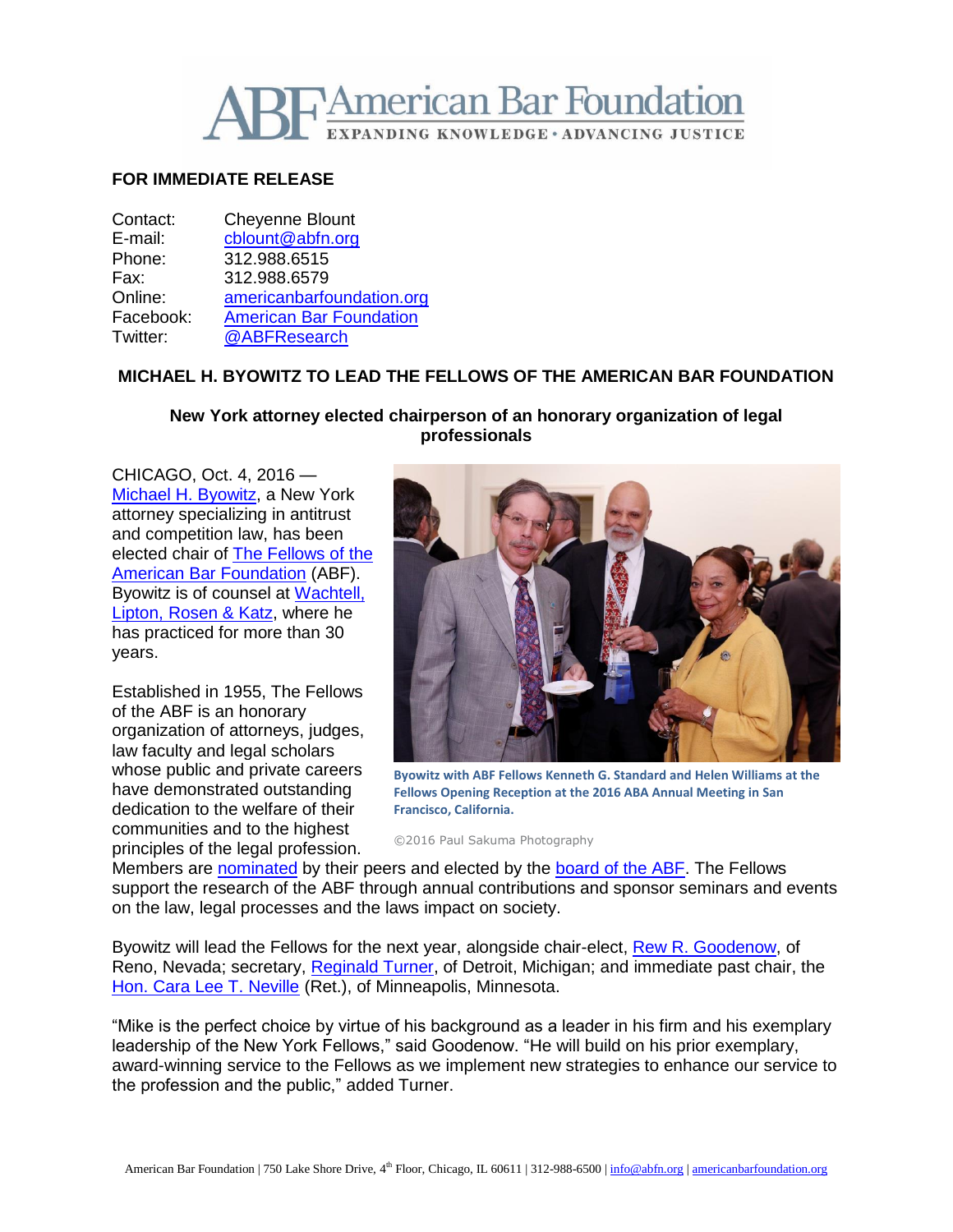

Byowitz has extensive experience advising multinational corporations on major domestic and international mergers, acquisitions, joint ventures and corporate takeovers. He has represented several major corporations before the [U.S. Department of Justice,](https://www.justice.gov/) [Federal Trade Commission,](https://www.ftc.gov/) and states attorneys general in the United States. He has consulted on investigations by antitrust authorities in the European Union, United Kingdom, Argentina, Australia, Brazil, Canada, China, Colombia, Mexico, Turkey, Venezuela and many other countries. He frequently speaks on antitrust law and compliance in the United States and abroad, and has written extensively on antitrust issues. Byowitz has served as antitrust counsel for [Valspar](http://www.valsparpaint.com/en/index.html) in its merger with [Sherwin-Williams,](http://www.sherwin-williams.com/) [United Technologies](http://www.utc.com/Pages/Home.aspx) in its acquisition of Goodrich Corporation, [Novartis](https://www.novartis.com/) in acquiring [Alcon,](https://www.alcon.com/) and [Maytag](http://www.maytag.com/) in its acquisition by [Whirlpool,](http://www.whirlpool.com/) among many other prominent mergers. He is consistently ranked among the leading antitrust specialists in peer reviews including *[Global Competition Review,](http://globalcompetitionreview.com/) [Who's Who Legal,](http://whoswholegal.com/) [Super Lawyers,](http://www.superlawyers.com/) [Best Lawyers](http://www.chambersandpartners.com/guide/usa/5) and [Chambers](http://www.chambersandpartners.com/guide/usa/5)*.

Byowitz has served as an officer of the Fellows for two years, in the positions of chair-elect and secretary, respectively. Prior to this, he served as co-chair of the New York chapter of the Fellows for six years, winning the *Outstanding State Co-Chair Award* in 2012. Byowitz is also an active member of the [American Bar Association](http://www.americanbar.org/) (ABA). He has served in the ABA [House of](http://www.americanbar.org/groups/leadership/house_of_delegates.html)  [Delegates](http://www.americanbar.org/groups/leadership/house_of_delegates.html) for ten years—currently as a Delegate-at-Large, and previously as a representative for the [ABA Section of International Law](http://www.americanbar.org/groups/international_law.html) and the New York [State Bar Association.](http://www.nysba.org/) He has been a member of the ABA Presidential Appointments Committee, [Standing Committee on](http://www.americanbar.org/groups/committees/scom.html)  [Membership,](http://www.americanbar.org/groups/committees/scom.html) Task Force on Federal Pleading Standards, and House Committee on Issues of Significance to the Legal Profession. He was chair of the ABA Section of International Law in 2005-06, receiving its *[Lifetime Achievement Award](http://www.americanbar.org/groups/international_law/section_awards.html)* in 2011, and is an honorary lifetime member of the [International Young Lawyers Association](http://www.aija.org/) (AIJA). Byowitz has long been active in the [New](http://www.nycbar.org/)  [York City Bar Association,](http://www.nycbar.org/) where he has served as a member of the Executive Committee and Chair of the Council on International Affairs, the Antitrust & Trade Regulation Committee, and the subcommittee that evaluated Elena Kagan's nomination to the U.S. Supreme Court.

Before joining Wachtell Lipton in 1983, Byowitz was a senior trial attorney with the [Antitrust](https://www.justice.gov/atr)  [Division](https://www.justice.gov/atr) of the U.S. Department of Justice. He received his undergraduate degree from [Columbia University](http://www.columbia.edu/) and J.D. from [New York University \(NYU\) School of Law,](http://www.law.nyu.edu/) where he was an editor of the *[NYU Law Review](http://www.nyulawreview.org/)* and graduated in the [Order of the Coif.](http://www.orderofthecoif.org/)

Byowitz said he looks forward to his term as chair of the Fellows. He plans to focus his attention on increasing membership in the organization and encouraging sustained contributions from Fellows who have reached their initial pledge. **"**The ABF does very important empirical research and the Fellows are increasingly being called upon to raise more substantial funds for the ABF for a number of reasons, including cuts in federal grant funding over time," he said. "This is a very important challenge, and one that I hope and plan to meet."

#### *About the American Bar Foundation*

*The [American Bar Foundation](http://www.americanbarfoundation.org/) (ABF) is the nation's leading research institute for the empirical study of law. An independent, nonprofit organization for more than 60 years, the ABF's mission is to serve the legal profession, the public, and the academy through empirical research, publications, and programs that advance justice and the understanding of law and its impact on*